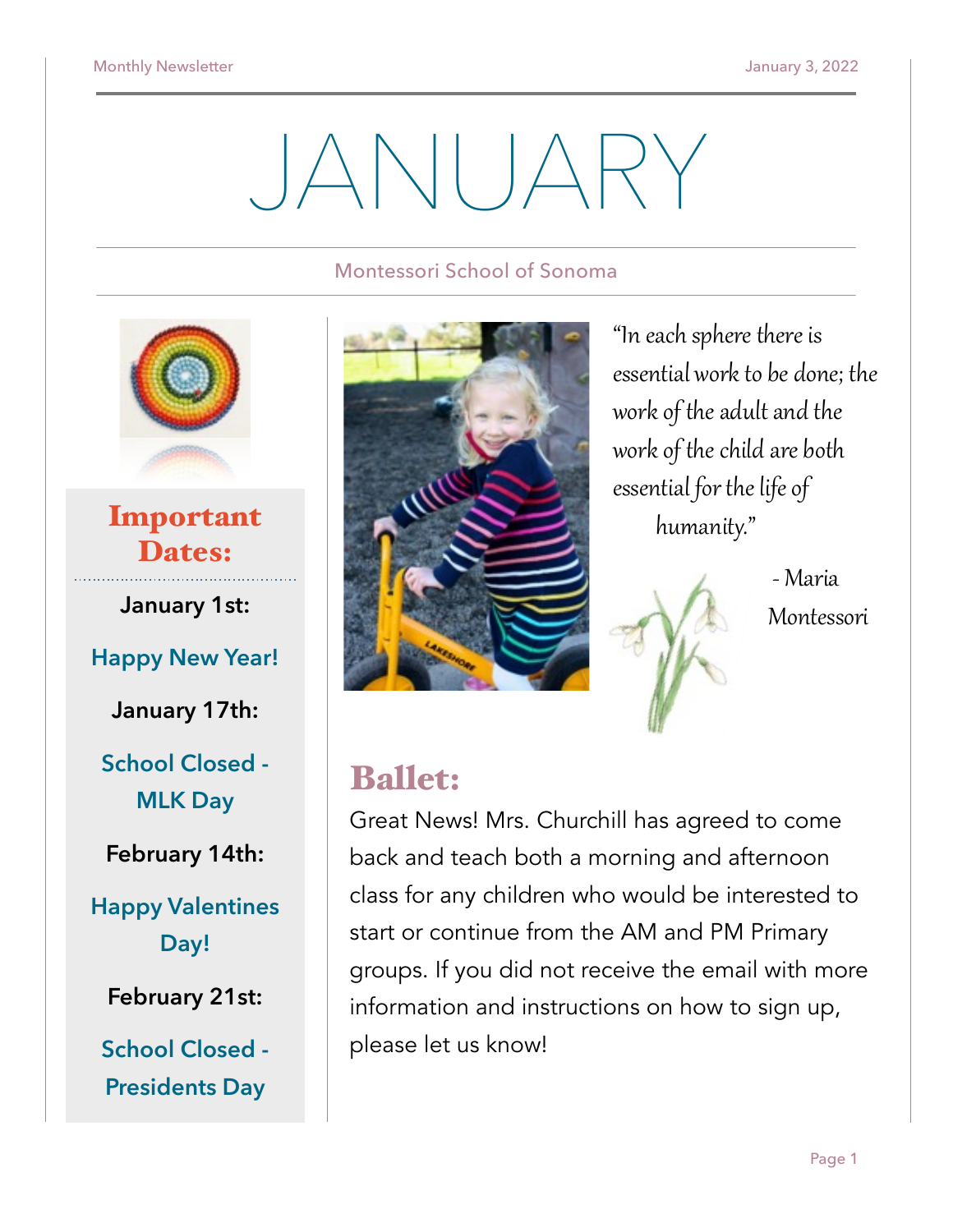## School Wide Reminders:

Extra Items: *Please be sure to keep small toys and accessories at home. Thank you!*

School Tax ID#: For those of you gathering information for tax purposes, the Tax ID# for the Montessori School of Sonoma is 94-2174042

Parking Lot: Please turn your engine off while dropping off/picking up your child to minimize the amount of exhaust for those who are walking through the parking lot. Thank you!



## Infant Corner:



Happy New Year!

We hope you had a nice winter break with family and friends.

When the weather is too cold and wet to get a lot of us outside time, we think of other ways our class can get their energy flowing. We like to sing a variety of movement songs like "The Ants Go

Marching" and "Head, Shoulders, Knees & Toes", etc. We also enjoy more art projects on days mostly spent indoors.

Our class will continue learning about how to treat each others bodies. Frequently, we use the phrases "gentle hands", "excuse me", "please", and "thank you". This helps them learn the language of kindness.

We look forward to more fun ahead!

#### *-Katherine & Karina*



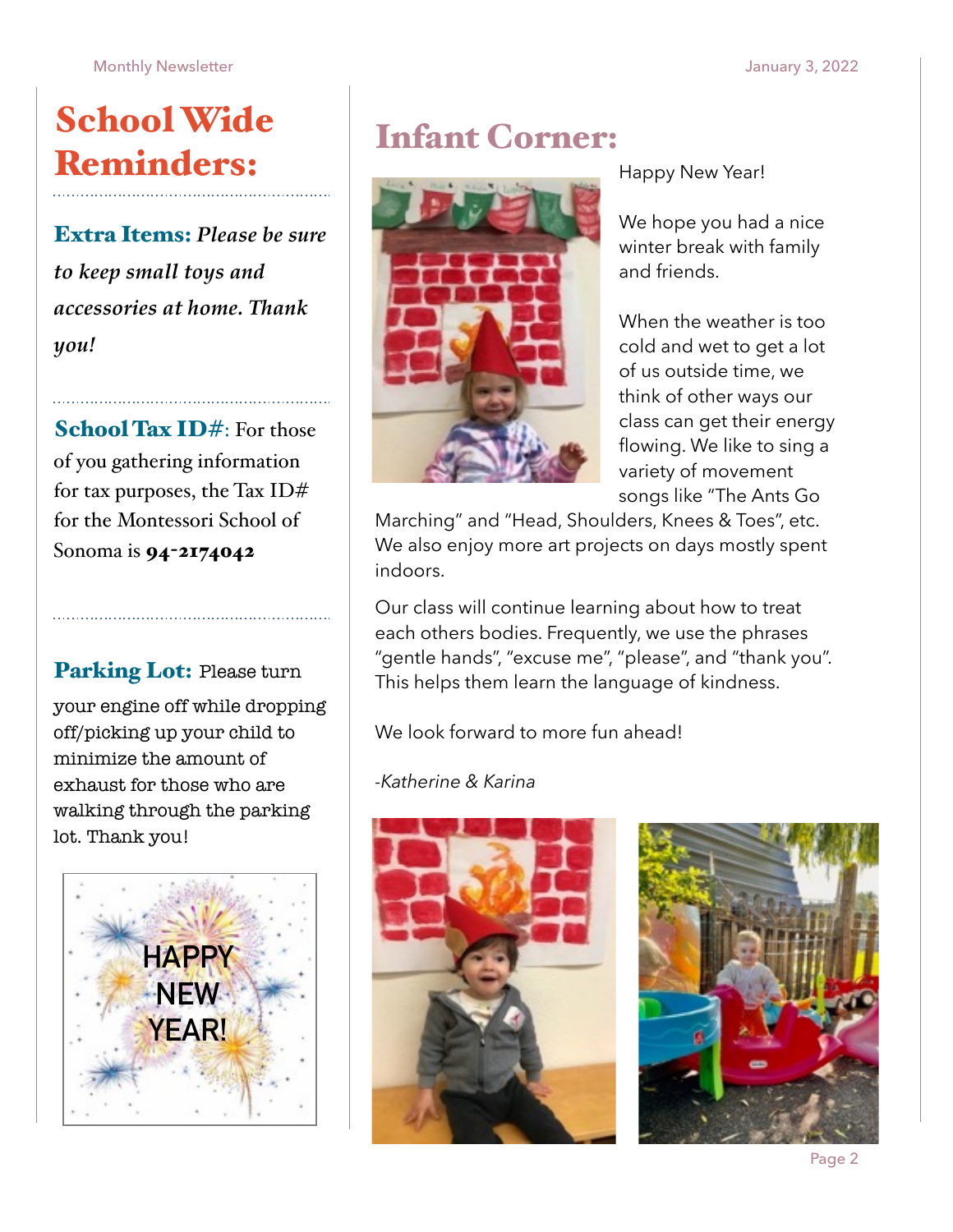## Toddler Corner:



Happy New Year and welcome back!

We hope everyone had a fantastic holiday. Rainy days mostly spent inside, playing games, doing art, or just hanging out make great winter break memories. Add some puddle jumping too, outside is just as important and the fresh air feels great!

#### *Here are some math and language games to play at home: Language:*

Many games can be played using phonetic sounds such as "I spy". Start with "I spy something that begins with

\_\_\_\_\_\_\_\_\_\_\_\_\_". You can use anything in the child's environment or a basket of objects. A simple child's lotto game can be turned into "sound BINGO" using cards with beginning sounds on them.

#### *Math:*

"Mary, clap three times. 1,2,3." "John, knock five times. 1,2,3,4,5."

Counting songs: "1,2,3,4,5 I caught a fish alive. 6,7,8,9,10 then I threw him back again."

"Hickory, Dickory, Dock. The mouse ran up the clock.

The clock struck 1, the mouse ran down. The clock struck 2, the mouse said "Boo!" The clock struck 3, the mouse said "Weeee!" The clock struck 4, the mouse said "No more!"

Driving in the car - How many red cars can you count before we get home?

#### *Here are some other ideas to encourage number awareness:*

- \*A number wall, chart, or mural
- \*Counting games "How many shoes"
- \*Counting items for place setting at meal time
- \*Measuring and counting for recipes.
- \*Commands such as "Bring me 3 crayons"

#### *Reminder:*

Please LABEL ALL the clothing items your child may be taking off and on. Please send extra socks for your child's extra clothes bag in our class.

Happy New Year! *-Christine & Cara*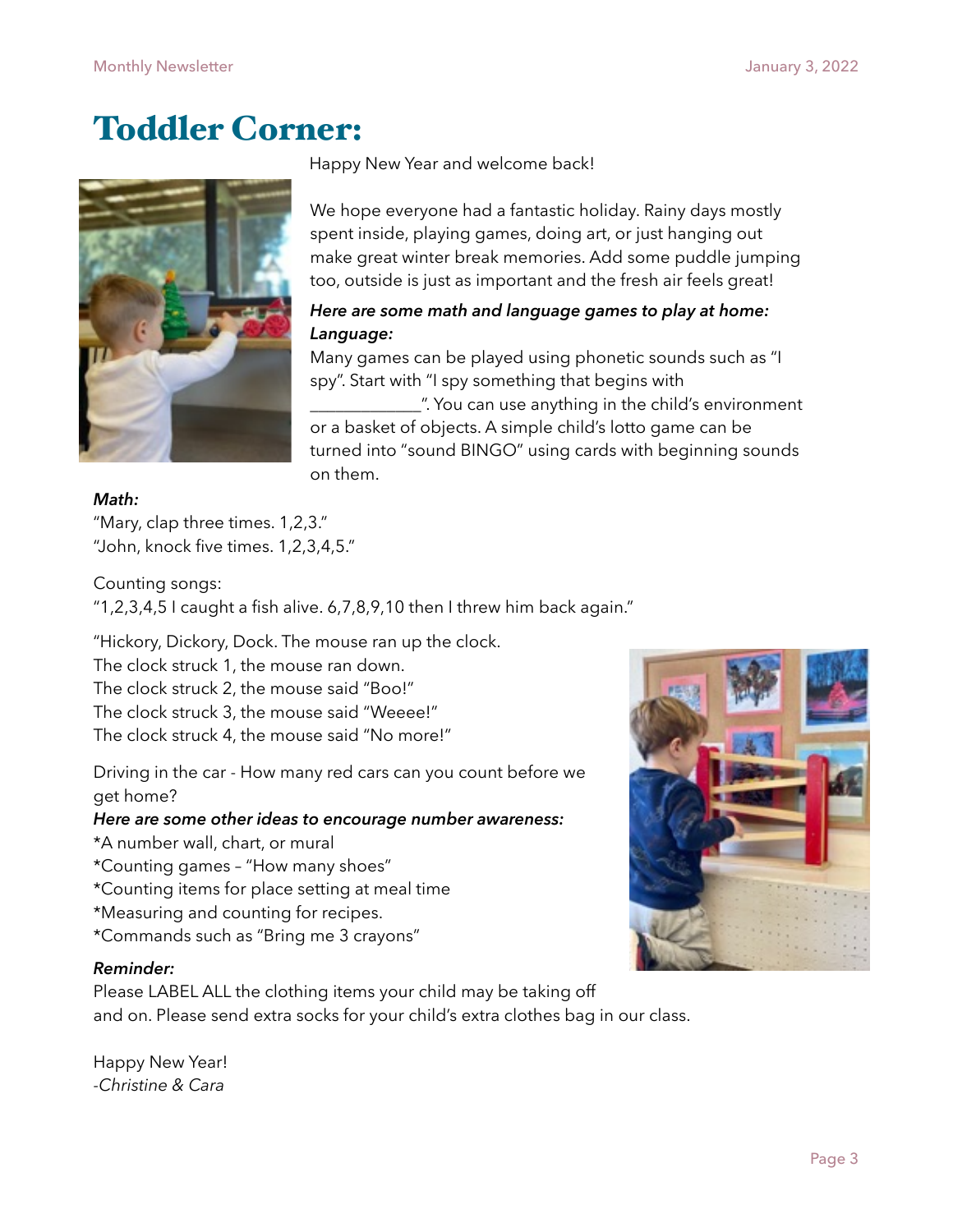## Childcare Enrichment Corner:



Happy New Year!

It's hard to believe the first half of the school year is over. With the new year we will be adding two new daily curriculum pieces to our enrichment program. Children will practice writing their names each day as they sign themselves in as they arrive in the classroom. Our first day back we will also begin our focus on a letter of the week. Starting with the letter A and following alphabetical order we will learn to recognize and form the uppercase and lowercase letters, the sounds that each letter makes, and how to sign each letter in sign language. Together we will create a weekly list of words beginning with each letter

sound as a group, and will practice writing them as well.

Our new author of the month for January is Eric Carle. Eric Carle's books are beautifully illustrated by collaged images made of textured paper the author created himself. Together we will make our own textured paint paper to make artwork from. Eric Carle's stories are all about animals, which will be our thematic topic for the month. We will learn about the different animal classes and have fun sorting animals into their different groups. We will learn about the qualities and characteristics of each group of animals and learn what group we belong to and why.

We are looking forward to another fun month in the Childcare Enrichment classroom!



*-Natasha and Danielle*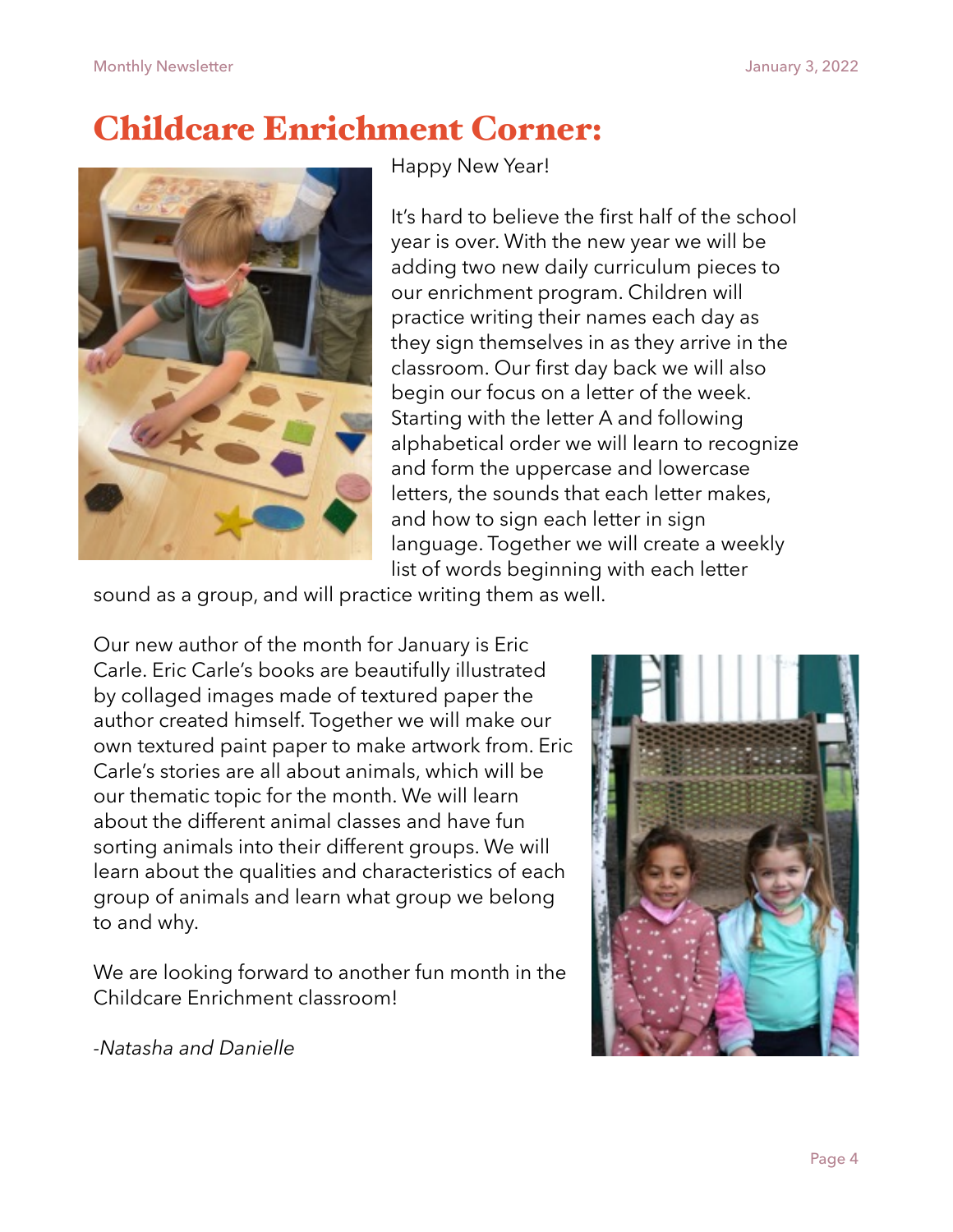## Primary Corner:



Dear parents,

Welcome to 2022!

January will be a long month and thus the perfect time to study Antarctica and the Arctic Circle. Theses areas provide us with knowledge of unusual animal habitats and plenty of unique vocabulary. Get ready to hear about all kinds of penguins. Zoology now takes the place of Botany until we get back into the garden around Spring

Equinox. We will begin with 'fish' following the evolutionary ladder to amphibians, reptiles, birds, and mammals. Once introduced these

categories will be mixed and repeated at a deeper level.

We will continue our practice of penmanship utilizing our Cultural Subjects, but also simple name writing. Penmanship is exercised performing a variety of fine motor skills, and many children just really want to sew: Sewing they shall!

It is our hope that the most abstract subject, Mathematics, will take first year

students to the comprehension and recognition of 0 - 10, while other students focus on linear counting, place value, and/or fractions. In this way, exposure, practice, and mastery will take place side by side within our Montessori classes. According to our New Year's resolution each newsletter will include a short, yet, very important aspect of child development. To kick this new habit off with a bang, Rachel and I chose…

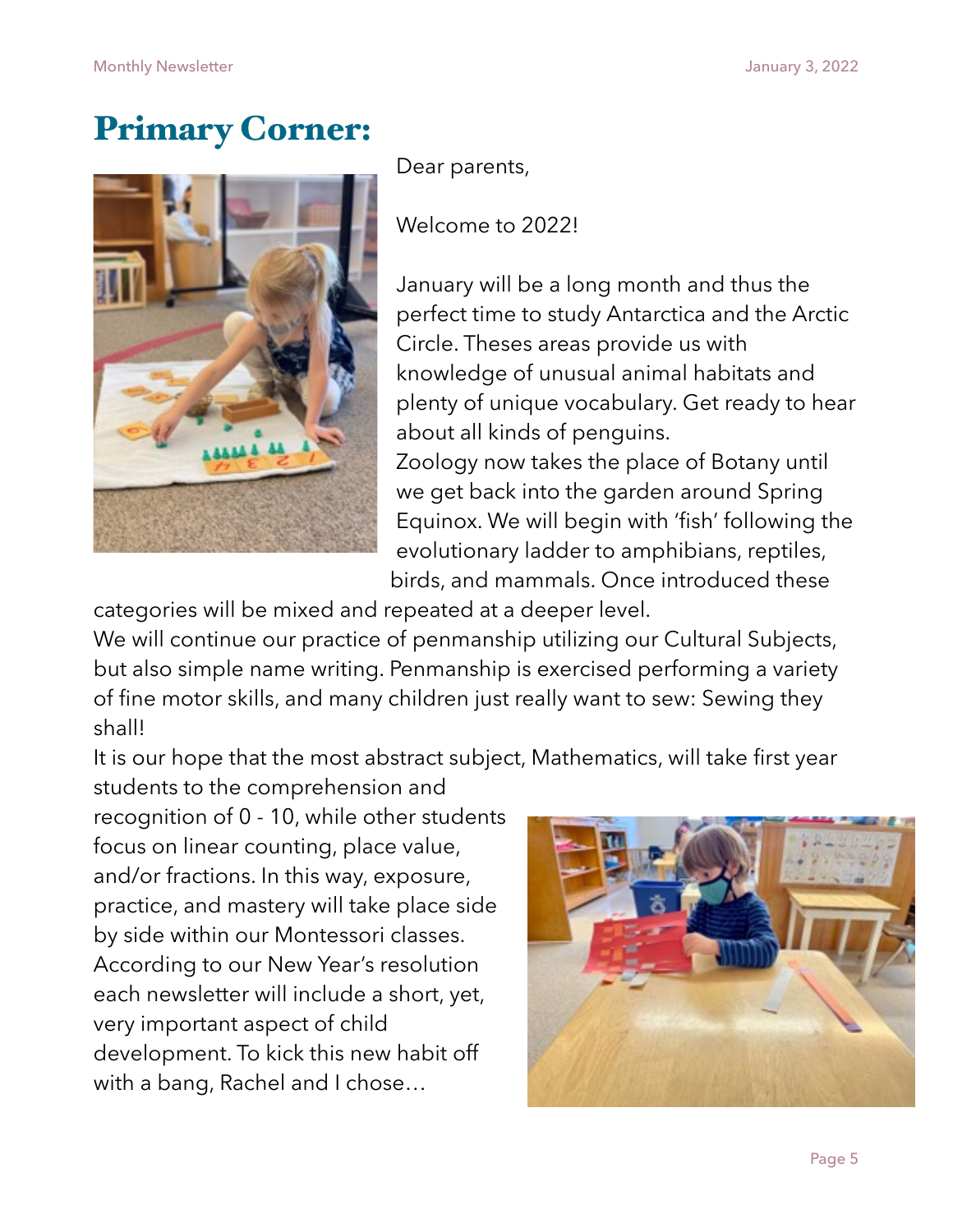### ACCOUNTABILITY:

#### *Definition: In terms of ethics and governance, accountability is equated with answerability, blameworthiness, liability, and the expectation of account-giving.*

In order to set our children up for success in life - now and later - they must be held accountable.

#### **Sharing:**

Sharing means connecting in a joyful and innocent way with our peers at school. It fosters vocabulary and public speaking. It also is a practice of listening and respect. Sharing has become very popular and here is a quick review of appropriate items to bring.

*Items to be shared:* 

*Books without commercial characters (Please review October newsletter)* 

*Nature items* 

*Handmade crafts* 

*Paintings* 

*Pictures of a trip or relatives* 

**Every child will have a date especially for them. Please note your child's day and remember to label the item with your child's name.** 

**Sharing days are on Fridays.**

| <b>Date</b>                                      | <b>Morning Primary</b>              | <b>Afternoon Primary</b>                   |  |  |
|--------------------------------------------------|-------------------------------------|--------------------------------------------|--|--|
| Jan. 7 & Feb. 11                                 | Adam, Camryn, Dexter, Abigail, Beau | Andalie, Bonnie, Cohen, Arthur, Cassidy    |  |  |
| Jan. 14 & Feb. 18                                | Emmalyn, Faith, Finn, Haylee, Indy  | Emilia, Eli, Charlie, Colton, Emerie       |  |  |
| Jan. 21 & Feb. 25                                | Jordy, Leo, Jemma, Jonny            | Gemma, Jordan, Mary Claire, Maika, Martina |  |  |
| Jan. 28 & Mar. 4<br>Margaux, Nate, Kaiden, Layla |                                     | Margaux, Niah, Paxton, Madeleine, Max      |  |  |
| Feb.4 & Mar. 11                                  | Reign, Riley, Quinn, Walker         | Ronin, Winter, Melody, Rhett, Victoria     |  |  |

May we all experience a happy New Year!

With gratitude,

*-Barbara and Rachel*